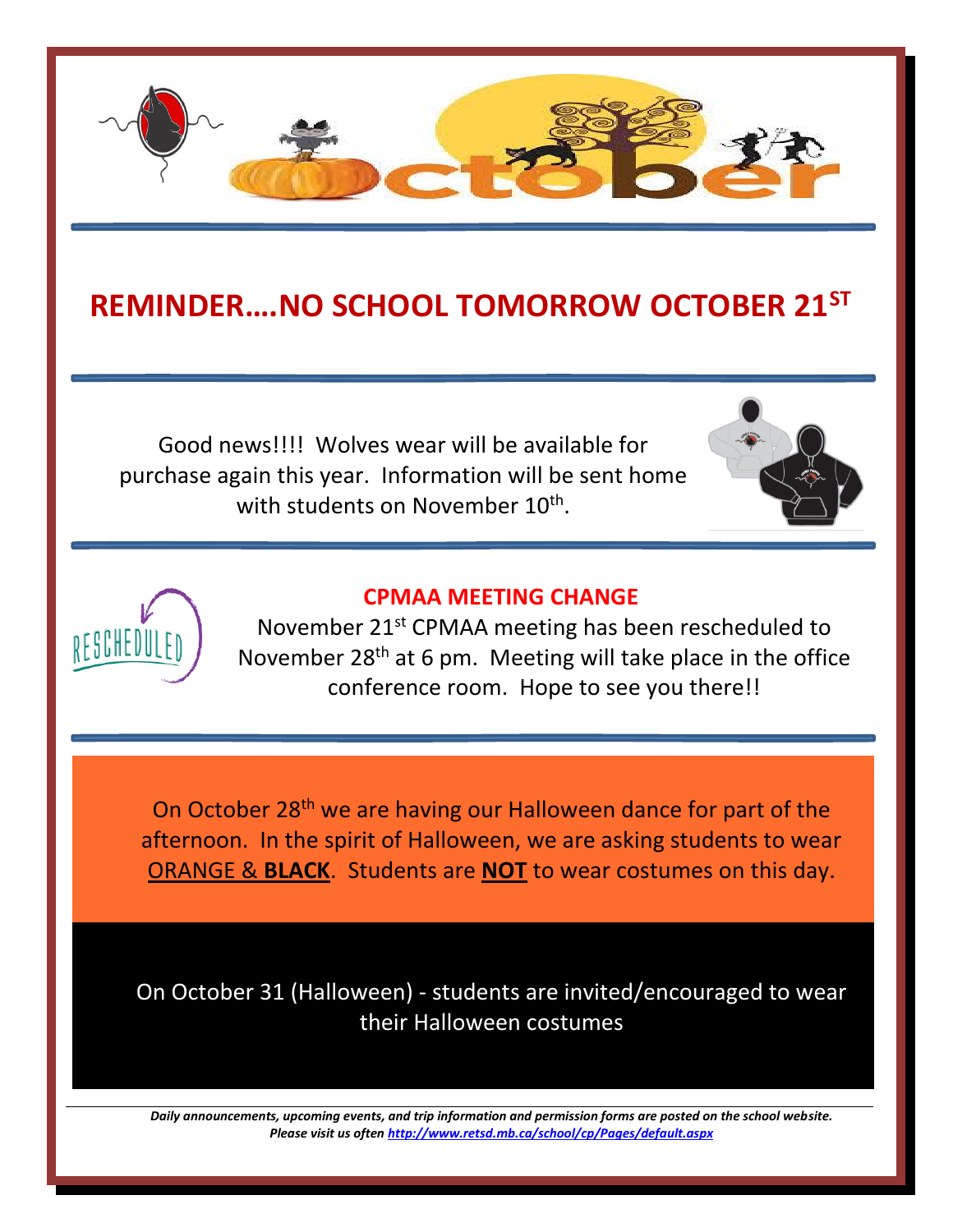

We're collecting socks this October in support of Siloam Mission. "Socktober" is well underway and we are very happy with the donations that we have received so far. Thank you!!! Ms. Mooney's 7A class came together and wrote to QX104 FM asking for sock donations as part of QX104's "Random Acts of Cowness". On October 20<sup>th</sup>, Brody, Jess and the Cash Cow (QX104's mascot) showed up with 380 pairs of socks as a donation!!! Well done 7A!!!



*Daily announcements, upcoming events, and trip information and permission forms are posted on the school website. Please visit us ofte[n http://www.retsd.mb.ca/school/cp/Pages/default.aspx](http://www.retsd.mb.ca/school/cp/Pages/default.aspx)*